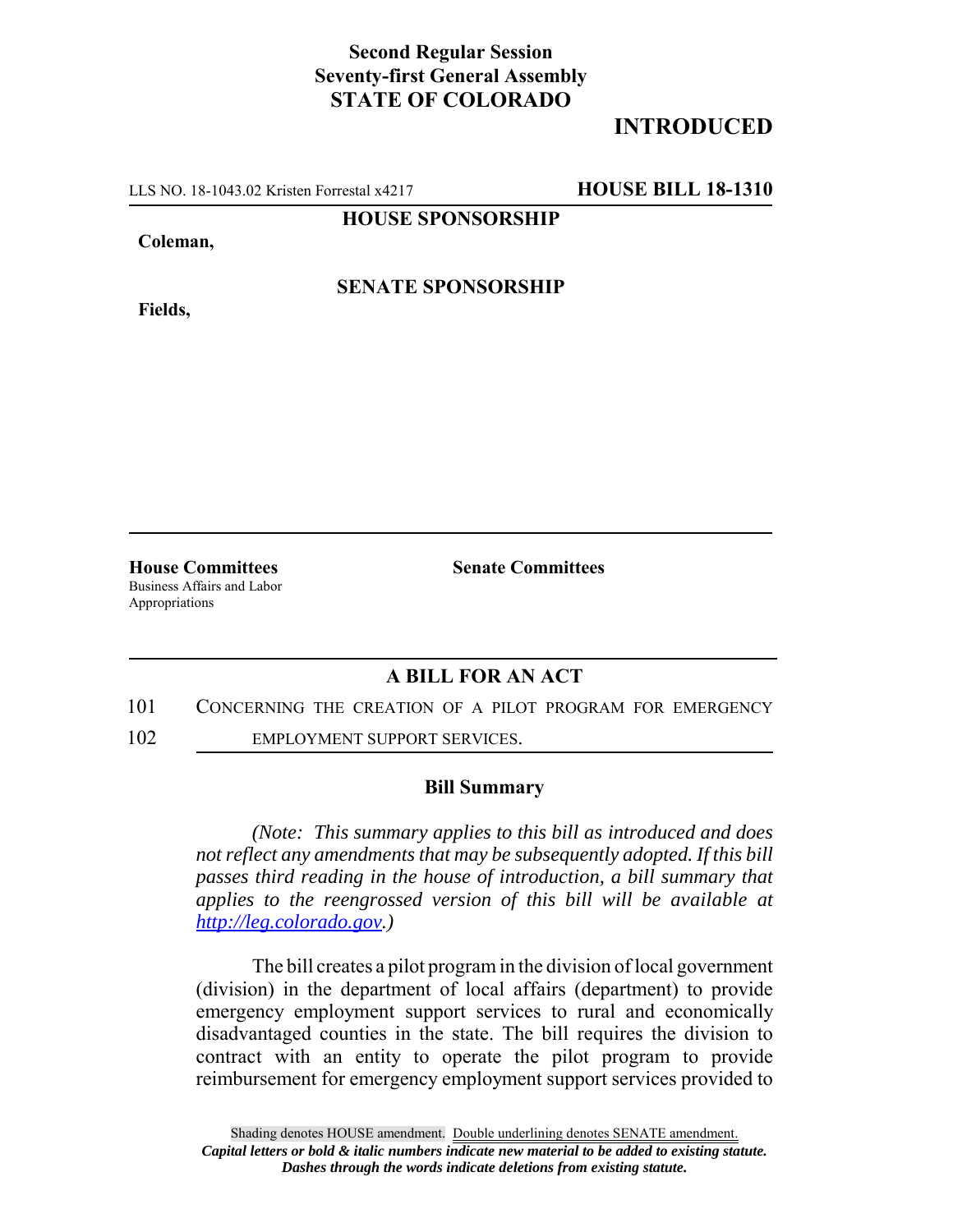eligible individuals in the eligible counties. In order to be eligible for services for which a service provider may be reimbursed under the pilot program, an individual must be 16 years or older, eligible to work in the United States, have an income at or below 200% of the federal poverty line, and be actively pursuing employment or job training. The division is required to promulgate rules to implement and set parameters for the operation of the pilot program.

 *Be it enacted by the General Assembly of the State of Colorado:* **SECTION 1.** In Colorado Revised Statutes, **add** 24-32-121 as follows: **24-32-121. Emergency employment support services pilot program - creation - study - definitions - appropriation - repeal.** (1) (a) THERE IS HEREBY CREATED IN THE DIVISION THE EMERGENCY EMPLOYMENT SUPPORT SERVICES PILOT PROGRAM, A THREE-YEAR PILOT PROGRAM BEGINNING SEPTEMBER 1, 2018, TO FUND EMERGENCY EMPLOYMENT SUPPORT SERVICES TO ELIGIBLE INDIVIDUALS AS THEY PERTAIN TO THE INDIVIDUAL'S JOB TRAINING AND EMPLOYMENT GOALS. (b) THE DIVISION SHALL SELECT TEN RURAL COUNTIES AND A 12 LIMITED NUMBER OF ZIP CODES WITHIN PUEBLO, ARAPAHOE, DENVER, AND ADAMS COUNTIES TO PARTICIPATE IN THE PILOT PROGRAM. IN SELECTING THE RURAL COUNTIES AND ZIP CODES, THE DIVISION SHALL CONSIDER COUNTIES AND ZIP CODES WITHIN THE COUNTIES SPECIFIED IN THIS 16 SUBSECTION  $(1)(b)$  THAT HAVE: (I) THE HIGHEST PERCENTAGE OF RESIDENTS LIVING AT OR BELOW TWO HUNDRED PERCENT OF THE FEDERAL POVERTY LINE; (II) THE HIGHEST PERCENTAGE OF RESIDENTS WITHOUT A HIGH SCHOOL DIPLOMA; **(III)** THE HIGHEST UNEMPLOYMENT RATES; AND **(IV)** THE LOWEST MEDIAN INCOME AS A PERCENTAGE OF THE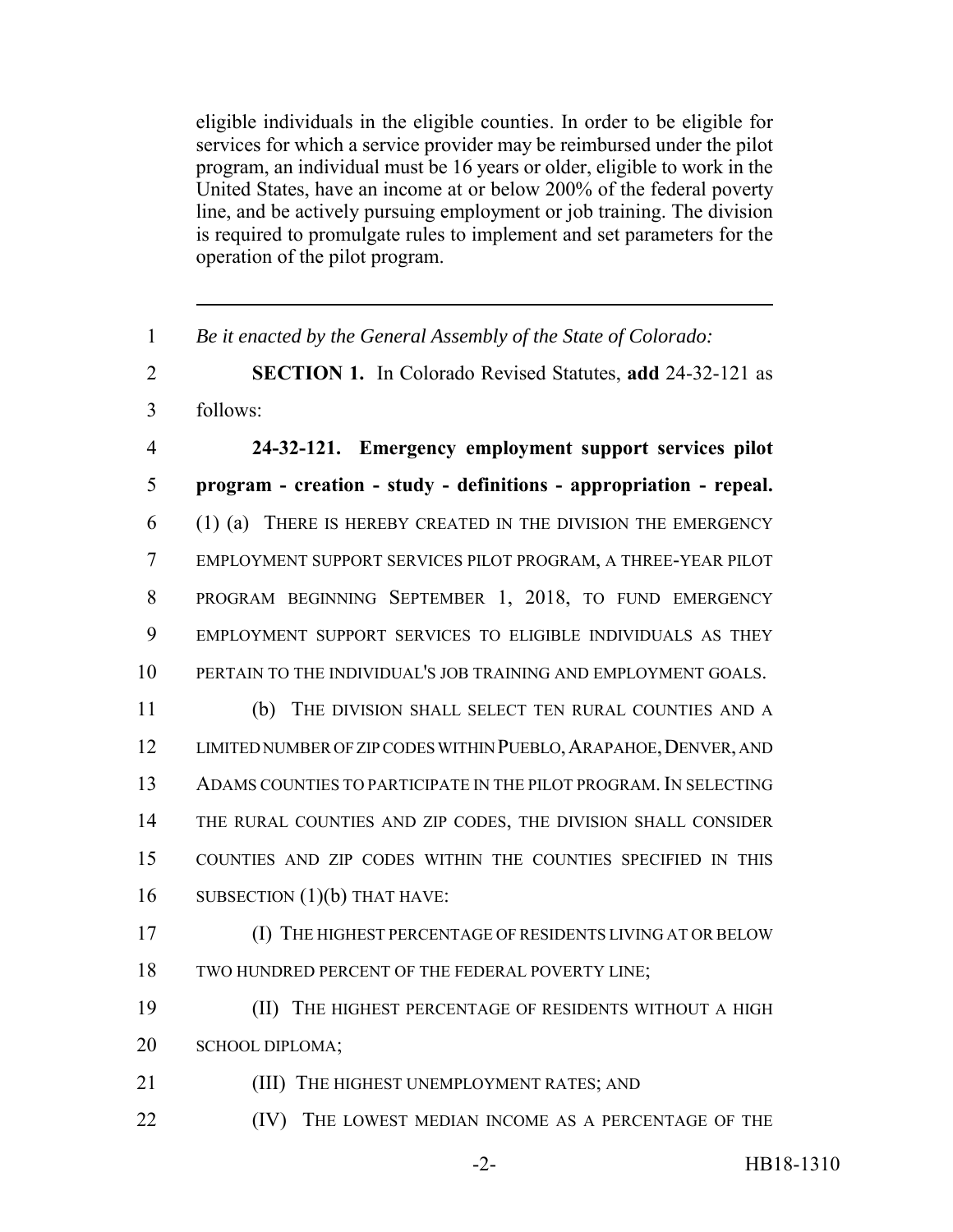STATE MEDIAN INCOME.

 (c) THE DIVISION SHALL DEVELOP A COMPETITIVE REQUEST-FOR-PROPOSAL PROCESS TO CONTRACT WITH AN OUTSIDE NONPROFIT ENTITY TO ADMINISTER THE PILOT PROGRAM. THE ADMINISTERING ENTITY SELECTED TO ADMINISTER THE PILOT PROGRAM SHALL DEVELOP FORMAL MEMORANDUMS OF UNDERSTANDING WITH PUBLIC AGENCIES AND PRIVATE NONPROFIT ORGANIZATIONS TO PROVIDE EMPLOYMENT, JOB TRAINING, AND JOB RETENTION SERVICES TO ELIGIBLE INDIVIDUALS.

 (2) FOR THE 2018-19 FISCAL YEAR, THE GENERAL ASSEMBLY SHALL APPROPRIATE SIX HUNDRED EIGHTY-SEVEN THOUSAND FIVE HUNDRED DOLLARS TO THE DIVISION. THE DIVISION IS AUTHORIZED TO 13 SOLICIT, ACCEPT, AND EXPEND GIFTS, GRANTS, AND DONATIONS FOR THE PURPOSE OF IMPLEMENTING AND OPERATING THE PILOT PROGRAM. THE DIVISION MAY USE UP TO FIVE PERCENT OF THE APPROPRIATION ANNUALLY FOR ADMINISTRATIVE COSTS RELATED TO THE PILOT PROGRAM. THE CONTRACTING ENTITY MAY USE UP TO FIFTEEN PERCENT OF THE APPROPRIATION ANNUALLY TO OPERATE THE PILOT PROGRAM. THE REMAINDER OF THE MONEY MAY BE USED ONLY FOR REIMBURSEMENT MADE PURSUANT TO SUBSECTION (3) OF THIS SECTION.

 (3) (a) THE ADMINISTERING ENTITY SHALL DEVELOP A PROCESS TO REIMBURSE SERVICE PROVIDERS UP TO FOUR HUNDRED DOLLARS PER YEAR 23 FOR EACH ELIGIBLE INDIVIDUAL THAT RECEIVED ASSISTANCE. THE SERVICE PROVIDERS MUST AGREE TO:

**(I) SUBMIT REPORTS AS SPECIFIED BY THE ADMINISTERING ENTITY**  THAT OUTLINE THE TYPE OF SERVICE PROVIDED, THE REASON FOR THE SERVICES AND BASIC DEMOGRAPHICS OF THE ELIGIBLE INDIVIDUALS, AND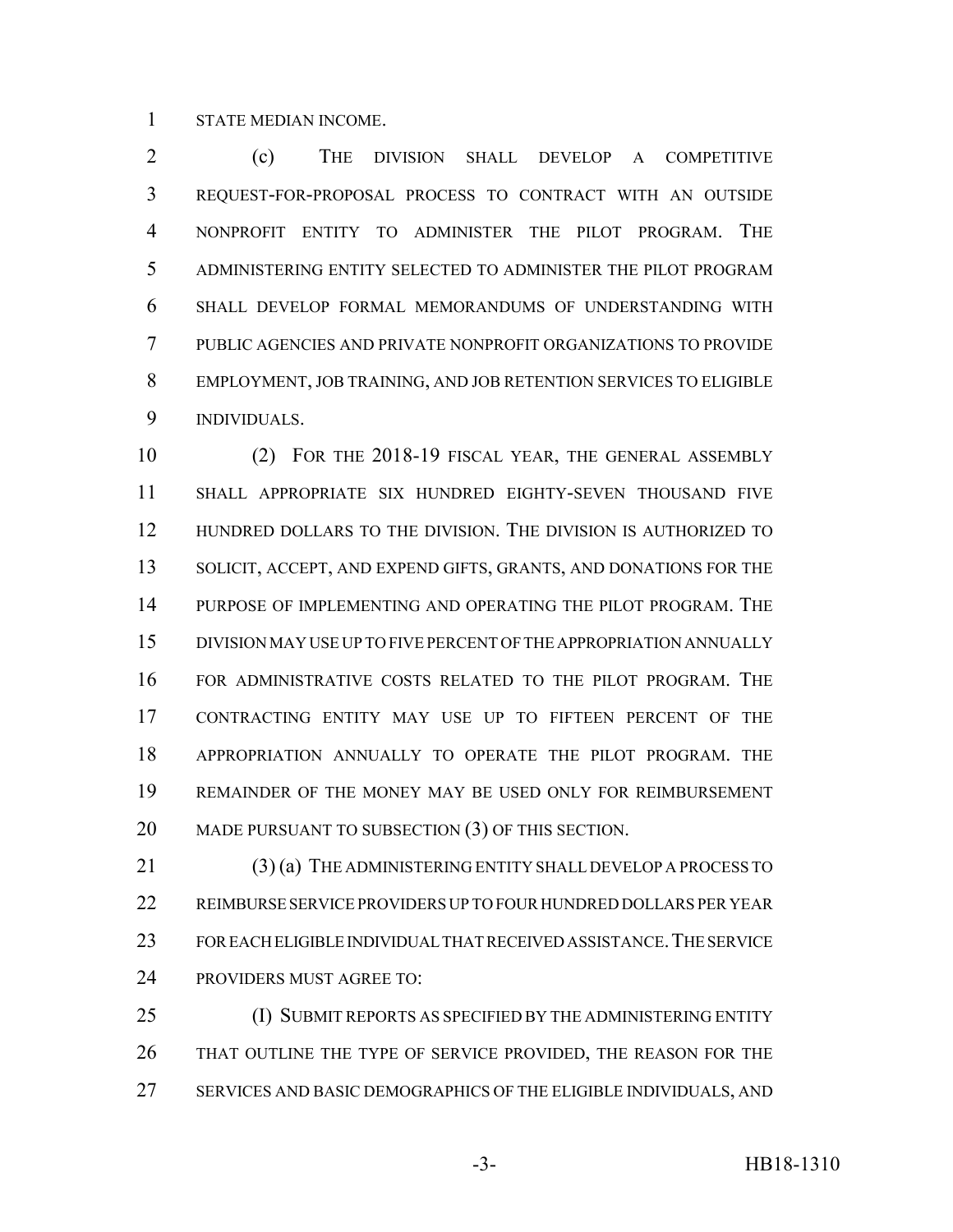THE GEOGRAPHIC LOCATION WHERE THE SERVICE WAS PROVIDED; AND

 (II) PARTICIPATE IN A FOLLOW-UP ANALYSIS PROCESS AT THE END OF THE PILOT PROGRAM.

 (b) (I) THE REIMBURSED MONEY MUST NOT BE USED FOR JOB TRAINING OR EMPLOYMENT SERVICES THAT ARE CURRENTLY PROVIDED BY ANOTHER SOURCE.

 (II) THE REIMBURSED MONEY MAY BE USED FOR EMERGENCY EMPLOYMENT SUPPORT SERVICES TO ASSIST WITH EMERGENCY NEEDS AS THEY PERTAIN TO INDIVIDUALS' EMPLOYMENT OR JOB TRAINING GOALS. THE REIMBURSED MONEY MAY ALSO BE USED FOR SERVICES TO ASSIST WITH ONGOING JOB RETENTION FOR UP TO SIX MONTHS AFTER THE DATE OF EMPLOYMENT.

 (c) IN ORDER TO BE ELIGIBLE TO RECEIVE SERVICES FOR WHICH A SERVICE PROVIDER MAY BE REIMBURSED UNDER THE PILOT PROGRAM, AN INDIVIDUAL MUST:

 (I) HAVE AN INCOME AT OR BELOW TWO HUNDRED PERCENT OF 17 THE FEDERAL POVERTY LINE;

(II) BE AT LEAST SIXTEEN YEARS OF AGE;

(III) BE ELIGIBLE TO WORK IN THE UNITED STATES; AND

 (IV) BE ACTIVELY PURSUING EMPLOYMENT OR JOB TRAINING WITH THE ASSISTANCE OF A PUBLIC AGENCY OR PRIVATE NONPROFIT ORGANIZATION THAT PROVIDES EMPLOYMENT SERVICES AND THAT HAS A 23 MEMORANDUM OF UNDERSTANDING PURSUANT TO SUBSECTION (1) OF THIS SECTION.

(4) SERVICES THAT ARE ELIGIBLE FOR REIMBURSEMENT INCLUDE:

(a) TRANSPORTATION;

(b) EMERGENCY CHILDCARE;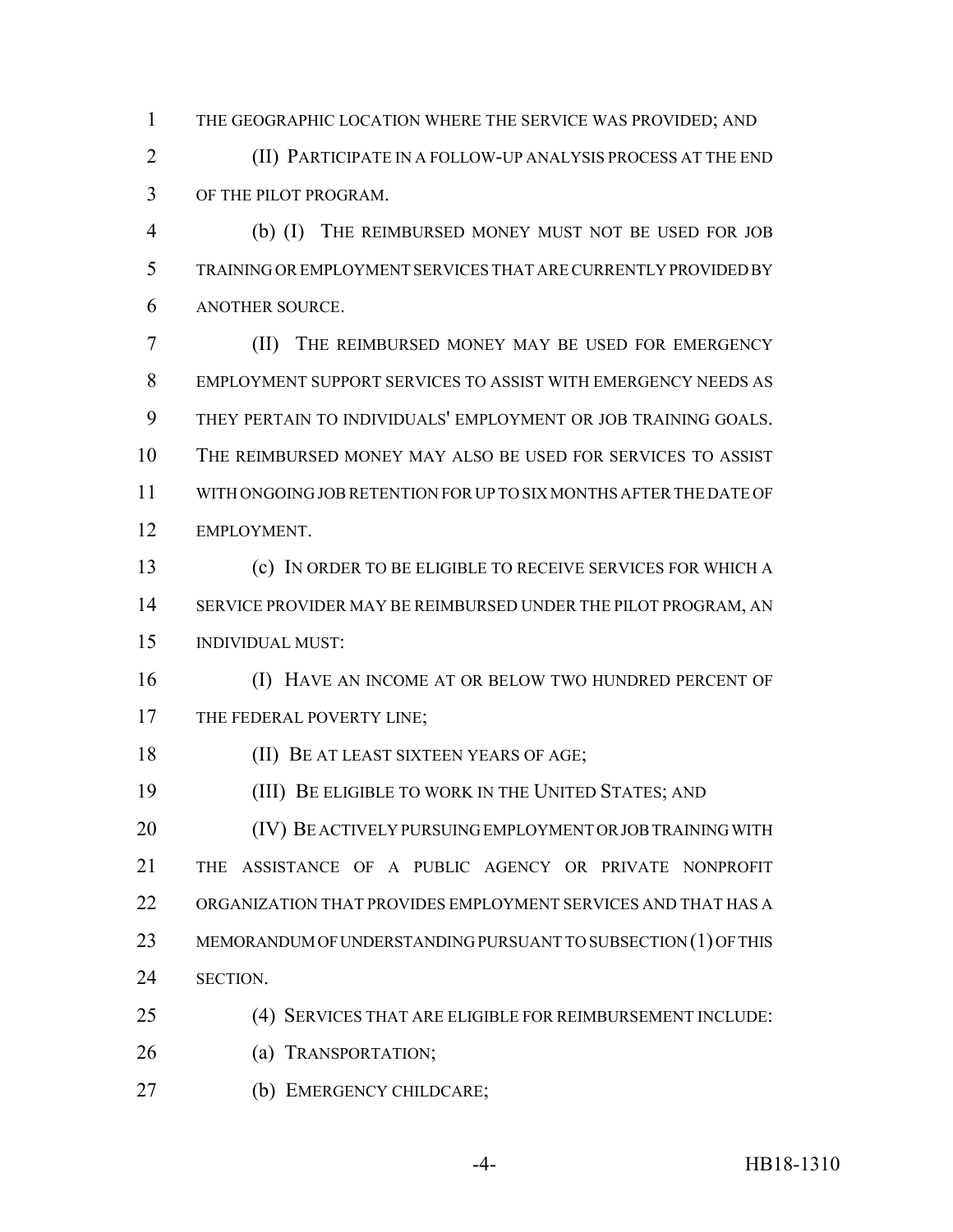(c) EMERGENCY HOUSING; 2 (d) JOB TRAINING OR EDUCATION FEES; (e) WORK TOOLS AND EQUIPMENT; (f) FOOD AND NUTRITION; (g) UTILITY AND INTERNET BILLS; (h) PREPAID CELL PHONES; (i) LICENSES AND CERTIFICATIONS; 8 (i) LEGAL SERVICES RELATED TO EMPLOYMENT; (k) INTERPRETATION EXPENSES; (l) MEDICAL EXPENSES THAT IMPEDE AN INDIVIDUAL'S ABILITY TO OBTAIN JOB TRAINING OR EMPLOYMENT OR TO RETAIN EMPLOYMENT; AND (m) OTHER EXPENSES AS THEY PERTAIN TO EMPLOYMENT OR JOB TRAINING BUT ARE NOT PROVIDED BY ANY OTHER FUNDING SOURCE. (5) THE ADMINISTERING ENTITY SHALL REPORT TO THE DIVISION AT THE END OF THE PILOT PROGRAM: (a) THE INFORMATION PROVIDED BY SERVICE PROVIDERS 17 PURSUANT TO SUBSECTION  $(3)(a)$  OF THIS SECTION; (b) A QUALITATIVE ANALYSIS BASED ON INTERVIEWS CONDUCTED WITH A REPRESENTATIVE SAMPLE OF THE SERVICE PROVIDERS CONCERNING THE EFFICACY OF THE PILOT PROGRAM; AND **(c) AN ACCOUNT OF THE PILOT PROGRAM'S EXPENDITURES. (6) THE DIVISION SHALL DEVISE A FORMULA BASED ON EXISTING**  FUNDING FORMULAS FOR POVERTY REDUCTION, EMPLOYMENT, AND WORKFORCE DEVELOPMENT PROGRAMS FOR THE DISTRIBUTION OF MONEY WITHIN THE PROGRAM AREA PURSUANT TO THE PILOT PROGRAM. THE FORMULA MUST ENSURE THAT EACH COUNTY AND ZIP CODE WITHIN A COUNTY IN THE PROGRAM AREA HAS ACCESS TO AN EQUITABLE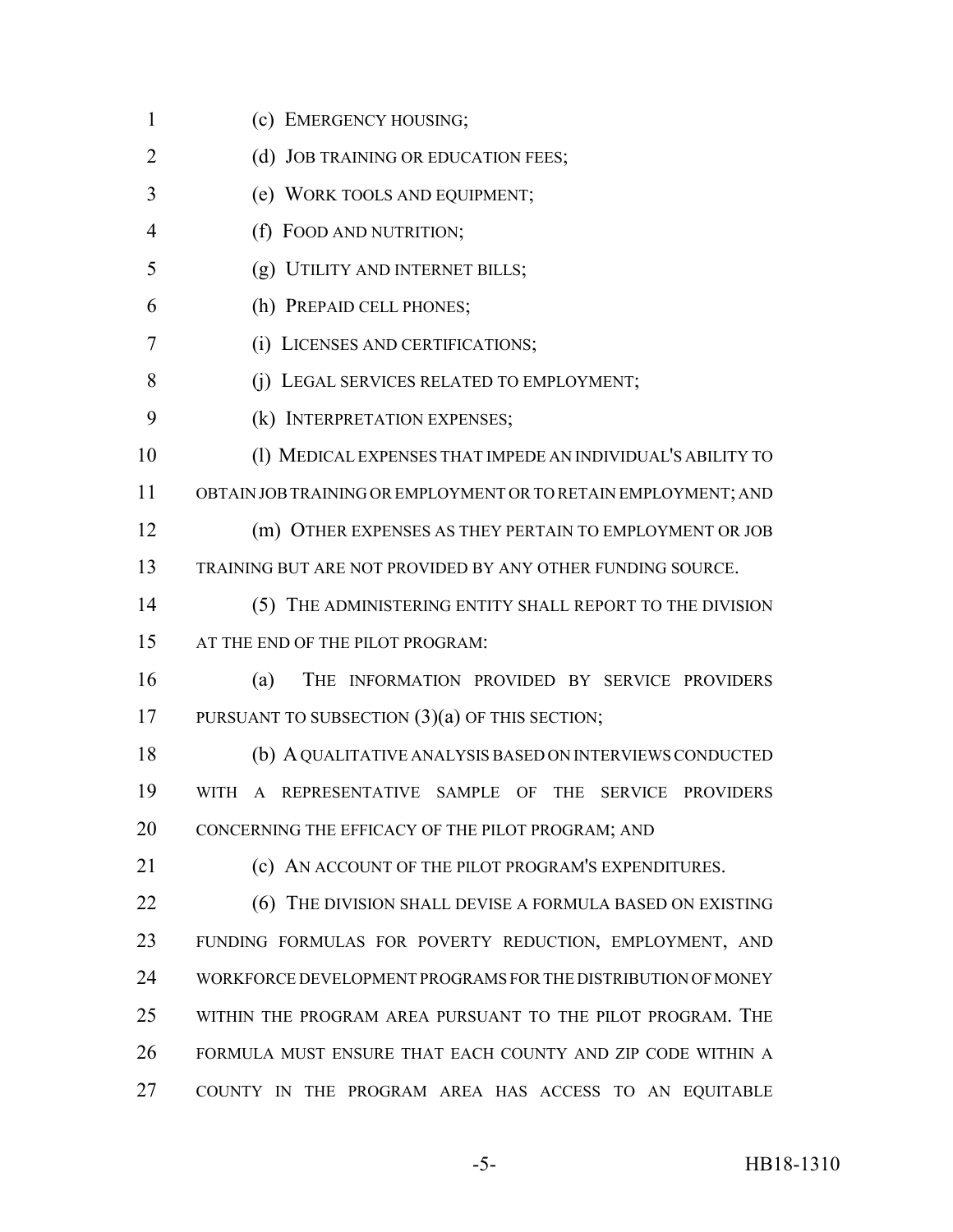PROPORTION OF MONEY AVAILABLE FOR THE PILOT PROGRAM BASED ON THE ESTIMATED NUMBER OF ELIGIBLE INDIVIDUALS THAT MAY ACCESS SERVICES FROM SERVICE PROVIDERS.IF MONEY ALLOCATED TO A COUNTY OR ZIP CODE WITHIN A SPECIFIED COUNTY IN THE PROGRAM AREA IS UNDER-UTILIZED, THE DIVISION MAY REALLOCATE MONEY UP TO THREE MONTHS PRIOR TO THE END OF A FISCAL YEAR TO A COUNTY OR ZIP CODE WITHIN A SPECIFIED COUNTY THAT HAS A HIGHER NEED.

 (7) THE DIVISION SHALL ESTABLISH PROCEDURES AND GUIDELINES TO IMPLEMENT THE PILOT PROGRAM, INCLUDING PROCEDURES AND GUIDELINES PERTAINING TO THE SELECTION OF AN ADMINISTERING ENTITY TO OPERATE THE PILOT PROGRAM, THE MEMORANDUMS OF UNDERSTANDING, FORMULAS FOR ALLOCATING AND REALLOCATING MONEY PURSUANT TO SUBSECTION (6) OF THIS SECTION, AND ANY ADDITIONAL PARAMETERS FOR THE OPERATION OF THE PILOT PROGRAM. THE DIVISION SHALL SOLICIT FEEDBACK FROM KEY STAKEHOLDERS WHEN ESTABLISHING PROCEDURES AND GUIDELINES PURSUANT TO THIS SECTION.

(8) FOR THE PURPOSES OF THIS SECTION:

 (a) "ADMINISTERING ENTITY" MEANS THE NONPROFIT ENTITY SELECTED PURSUANT TO SUBSECTION (1)(c) OF THIS SECTION TO ADMINISTER THE PILOT PROGRAM.

 (b) "DIVISION" MEANS THE DIVISION OF LOCAL GOVERNMENT IN 22 THE DEPARTMENT OF LOCAL AFFAIRS.

 (c) "ELIGIBLE INDIVIDUAL" MEANS AN INDIVIDUAL THAT SATISFIES THE ELIGIBILITY CRITERIA SPECIFIED IN SUBSECTION (3)(c) OF THIS SECTION.

26 (d) "FEDERAL POVERTY LINE" HAS THE SAME MEANING AS "POVERTY LINE", AS DEFINED IN 42 U.S.C. SEC. 9902 (2).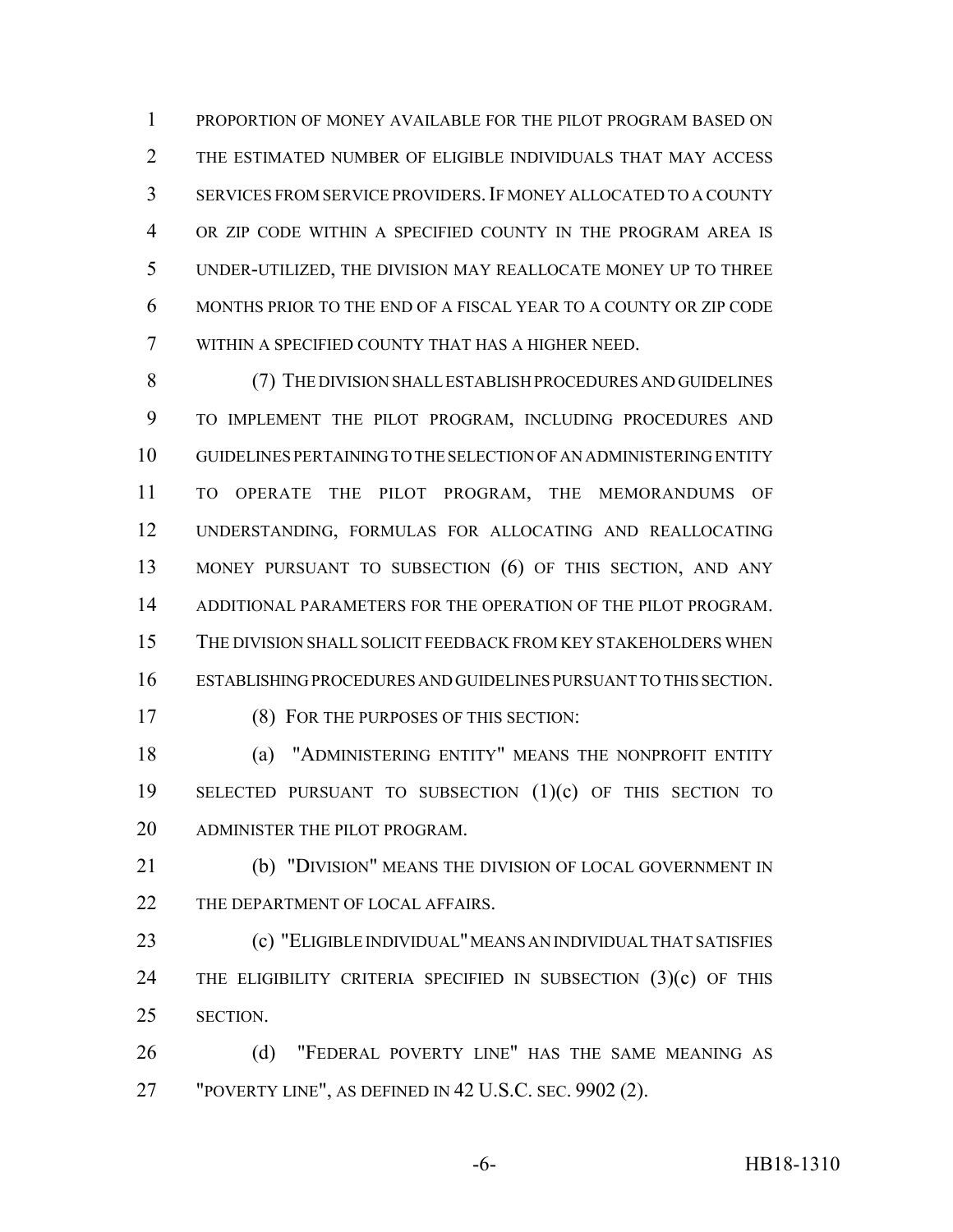(e) "PILOT PROGRAM" MEANS THE EMERGENCY EMPLOYMENT SUPPORT SERVICES PILOT PROGRAM CREATED IN THIS SECTION.

 (f) "PROGRAM AREA" MEANS THE COUNTIES AND ZIP CODES WITHIN SPECIFIED COUNTIES SELECTED FOR PARTICIPATION IN THE PILOT PROGRAM.

 (g) "SERVICE PROVIDER" MEANS A PUBLIC AGENCY OR PRIVATE NONPROFIT ORGANIZATION THAT PROVIDES SERVICES TO AN ELIGIBLE INDIVIDUAL PURSUANT TO A MEMORANDUM OF UNDERSTANDING WITH THE ADMINISTERING ENTITY.

 (h) "SERVICES" MEANS SERVICES PROVIDED BY SERVICE PROVIDERS TO ELIGIBLE INDIVIDUALS, WHICH SERVICES ARE ELIGIBLE FOR REIMBURSEMENT FROM THE PILOT PROGRAM PURSUANT TO SUBSECTION 13 (4) OF THIS SECTION.

 (9) THIS SECTION IS REPEALED, EFFECTIVE SEPTEMBER 1, 2021. BEFORE ITS REPEAL, THE PILOT PROGRAM IS SCHEDULED FOR REVIEW IN ACCORDANCE WITH SECTION 24-34-104.

 **SECTION 2.** In Colorado Revised Statutes, 24-34-104, **add** 18  $(21)(a)(X)$  as follows:

 **24-34-104. General assembly review of regulatory agencies and functions for repeal, continuation, or reestablishment - legislative declaration - repeal.** (21) (a) The following agencies, functions, or both, will repeal on September 1, 2021:

- **(X)** THE EMERGENCY EMPLOYMENT SERVICES PILOT PROGRAM ESTABLISHED IN SECTION 24-32-121.
- **SECTION 3. Effective date.** This act takes effect July 1, 2018. **SECTION 4. Safety clause.** The general assembly hereby finds,